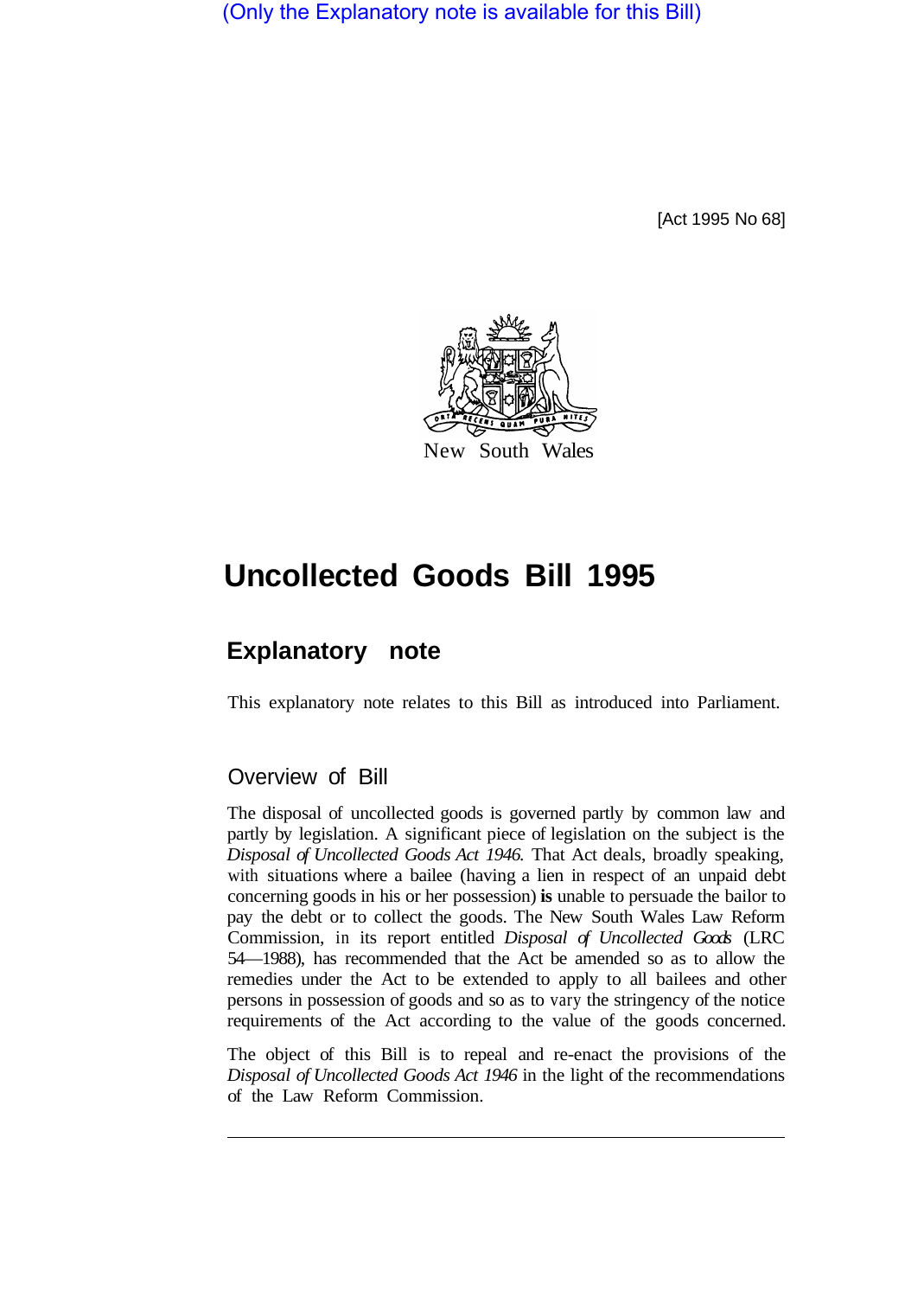Explanatory note

# **Outline of provisions**

#### Part 1 Preliminary

**Clause 1** sets out the name (also called the short title) of the proposed Act.

**Clause 2** provides that the proposed Act will commence on a day to be proclaimed.

**Clause 3** defines certain expressions (including *bailed goods, bailee, bailor, goods* and *publicly registered interest)* for the purposes of the proposed Act.

Clause 4 specifies that the object of the proposed Act is to provide persons in possession of uncollected goods subject to bailment with the means of disposing of those goods without incurring any liability to the bailor or any other person. The means of disposal are by way of court order or after due notice to the bailor and certain other persons.

**Clause 5** defines *uncollected goods* for the purposes of the proposed Act. Goods are uncollected if they are ready for delivery but not collected or if the bailee cannot trace or communicate with the bailor to collect the goods. The definition is similar to the definition in the corresponding U.K. legislation, the *Torts (Interference with Goods) Act 1977.* 

**Clause 6** specifies that the proposed Act does not apply if there is an agreement between the parties about the relevant matter concerning the disposal of the goods. However, clause 32 applies despite any agreement to the contrary. The proposed Act applies in addition to other statutory methods of disposal.

**Clause 7** provides that a person who disposes of uncollected bailed goods in accordance with the proposed Act is not liable to any other person merely because he or she has been a bailee of the goods.

## **Part 2 Disposal of Uncollected Goods by way of court order**

**Clause 8** enables a bailee to apply to a Local Court for an order authorising the disposal of uncollected goods.

**Clause 9** empowers (but does not require) a Local Court to make an order authorising the disposal of the uncollected goods. Such an order (if made) must specify, among other things, the relevant charges due to the bailee in respect of the goods.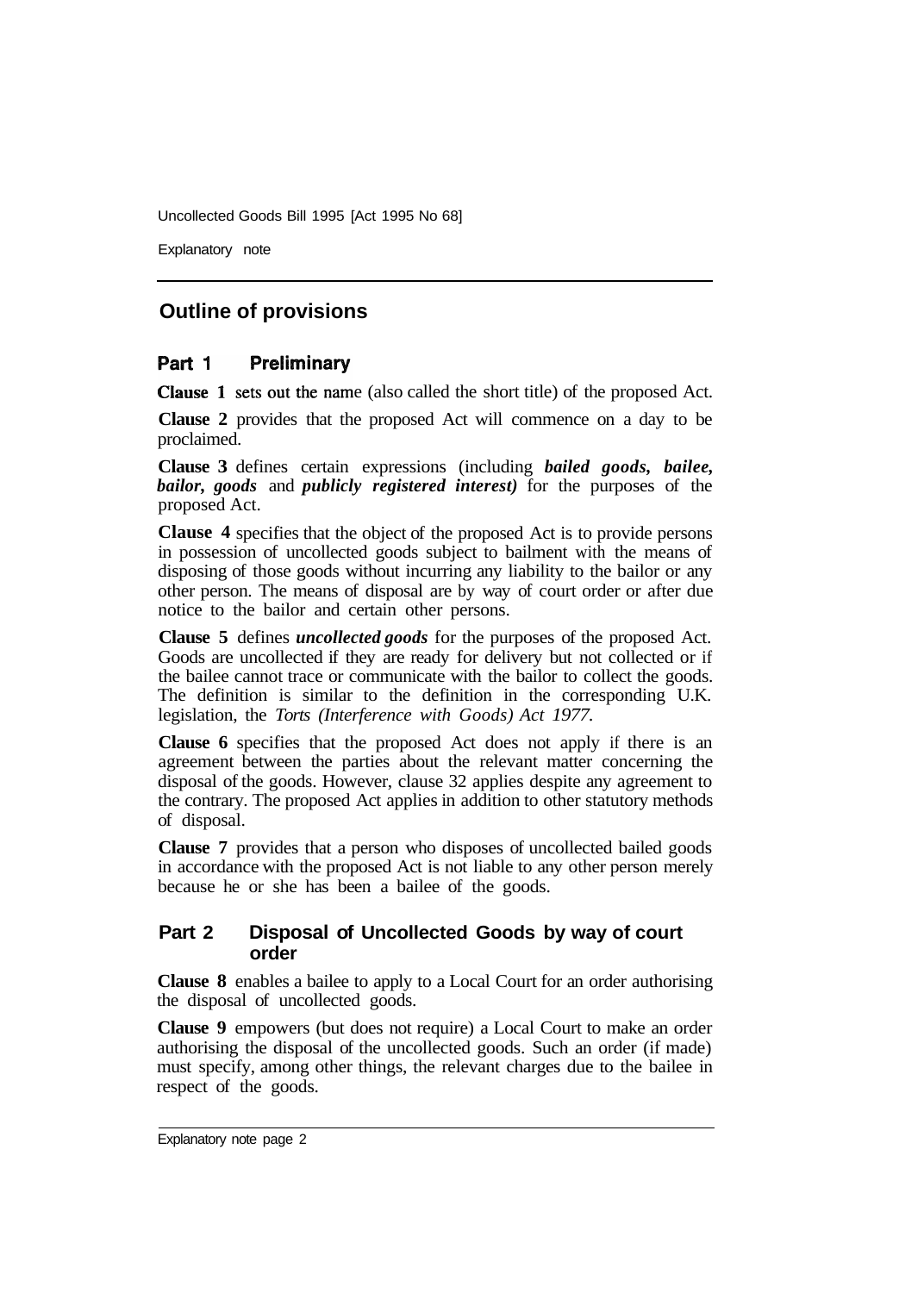**Explanatory note** 

**Clause 10** defines *relevant charges* for the purposes of the proposed Part. Relevant charges will include amounts for the carriage or storage of goods or for repairs or other work done in connection with goods, for costs incurred by a bailee for the storage, maintenance or insurance of goods and for costs incurred by a bailee for the disposal of goods in accordance with the proposed Part.

**Clause 11** enables a Local Court to authorise the disposal of uncollected goods even though there is a dispute between the bailor and the bailee as to the amount owed or as to the condition of the goods or the nature or quality of repairs or other work done in connection with the goods.

**Clause 12** provides that goods to which an order under the proposed Part relates may be disposed of in accordance with the order, but provides that the goods may be redeemed (on payment of the relevant charges) at any time before they are disposed of.

**Clause 13** suspends the operation of an order under the proposed Part in circumstances where other legal proceedings are taken for the recovery of the goods to which the order relates. If any such proceedings are successful, the order ceases to have effect.

**Clause 14** entitles a bailee to retain from the proceeds of sale of goods under the proposed Part the relevant charges due to the bailee in respect of the goods, and provides that the remainder of the proceeds are to be dealt with as if they were unclaimed money under the *Unclaimed Money Act 1982.* The clause preserves the right of the bailee to recover the amount of any deficiency from the bailor as a debt.

**Clause 15** requires a bailee to prepare a record in relation to goods disposed of under the proposed Part and to keep the record for at least 6 years, and further provides that the bailee must make the record available, on request, for inspection by the bailor or by any other person claiming an interest in the goods.

**Clause 16** enables the bailor to obtain judgment against the bailee for the amount by which any money paid by the bailor to the bailee in connection with the goods exceeds the relevant charges determined by the Local Court.

**Clause 17** requires the jurisdiction conferred on a Local Court by the proposed Part to be exercised by a Magistrate. However, the Local Court is denied jurisdiction if the value of the goods concerned exceeds the Court's civil jurisdiction under the *Local Courts (Civil Claims) Act 1970.* The clause also ensures that the usual appeal process for Local Court civil claims jurisdiction applies.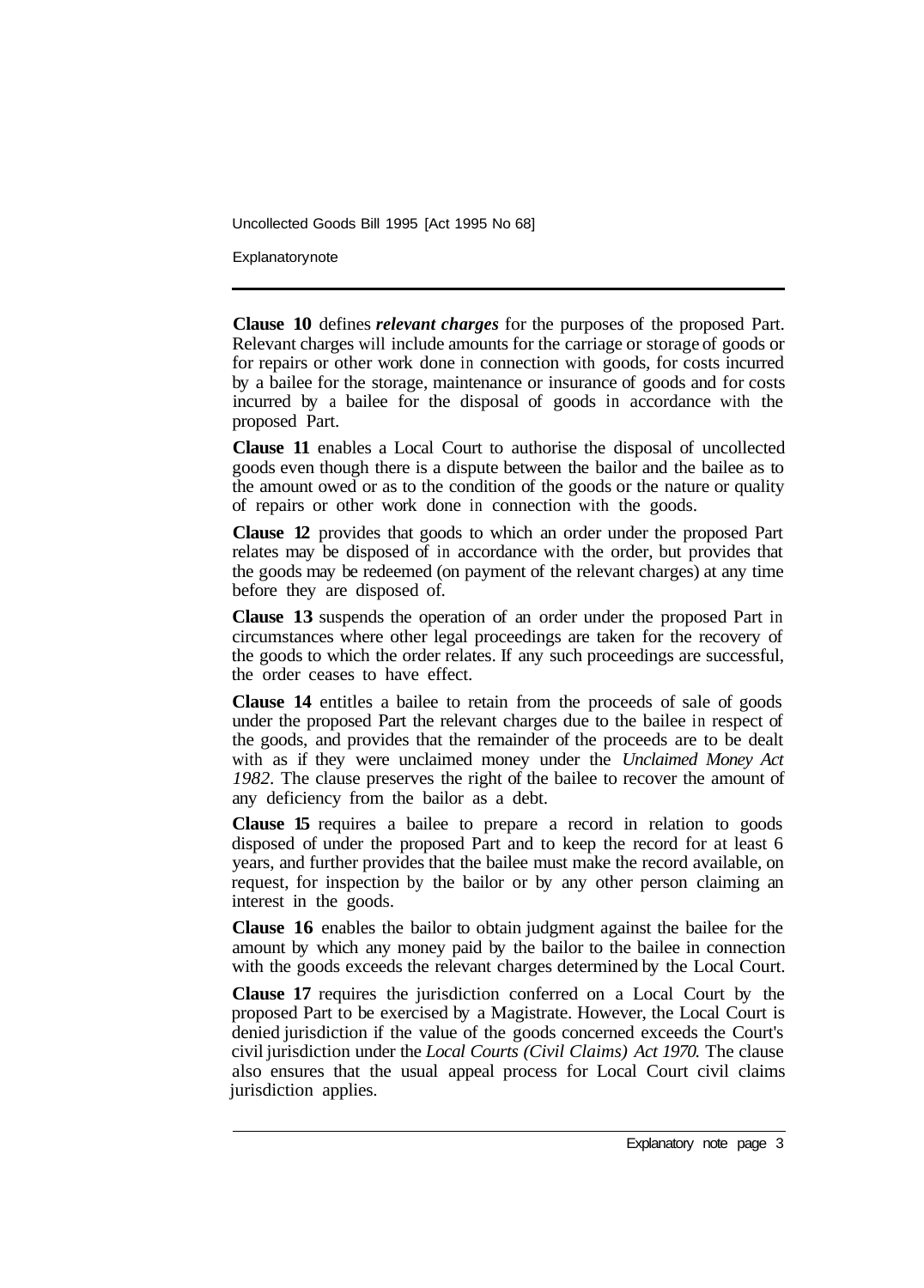Explanatory note

**Clause 18** enables the jurisdiction of a Local Court under the proposed Part to be exercised by the Supreme Court (with leave) even though the value of the goods concerned exceeds the jurisdictional limit of a Local Court.

# **Part 3 Disposal of uncollected goods after due notice to bailor**

**Clause 19** applies the proposed Part to uncollected bailed goods whose value is less than \$5,000. The proposed Part is not to apply to goods in respect of which there is a dispute between the bailor and the bailee as to the amount owed or as to the condition of the goods or the nature or quality of repairs or other work done in connection with the goods.

**Clause 20** enables a bailee to dispose of uncollected goods of up to \$100 in value, in whatever manner the bailee considers appropriate, after the bailor has been notified, orally or in writing, of the bailee's intention to dispose of the goods and has been given at least 28 days in which to collect them.

**Clause 21** enables a bailee to dispose of uncollected goods of between \$100 and \$500 in value, by public auction or private sale only, if the owner of the goods and each person having or claiming an interest in the goods have been notified, in writing, of the bailee's intention to dispose of the goods and been given at least 3 months in which to collect them.

**Clause 22** enables a bailee to dispose of uncollected goods of between \$500 and \$5,000 in value, by public auction only, if the owner of the goods and each person having or claiming an interest in the goods have been notified, in writing, of the bailee's intention to dispose of the goods and been given at least 6 months in which to collect them, and if a copy of the notice has been published in a daily newspaper at least 28 days before the goods are disposed of.

**Clause 23** authorises the variation by regulation of the monetary limits referred to in clauses 19–22.

**Clause 24** enables a bailee to dispose of uncollected perishable goods, in whatever manner the bailee considers appropriate, after the bailor has been notified, orally or in writing, of the bailee's intention to dispose of the goods and has been given a reasonable opportunity to collect the goods.

**Clause 25** provides that there is no requirement to give a notice of intention to dispose of uncollected goods to a person (other than the bailor or a person who has a publicly registered interest in the goods) if the bailee is unaware of the fact that the person has or claims an interest in the goods or cannot trace or communicate with the person.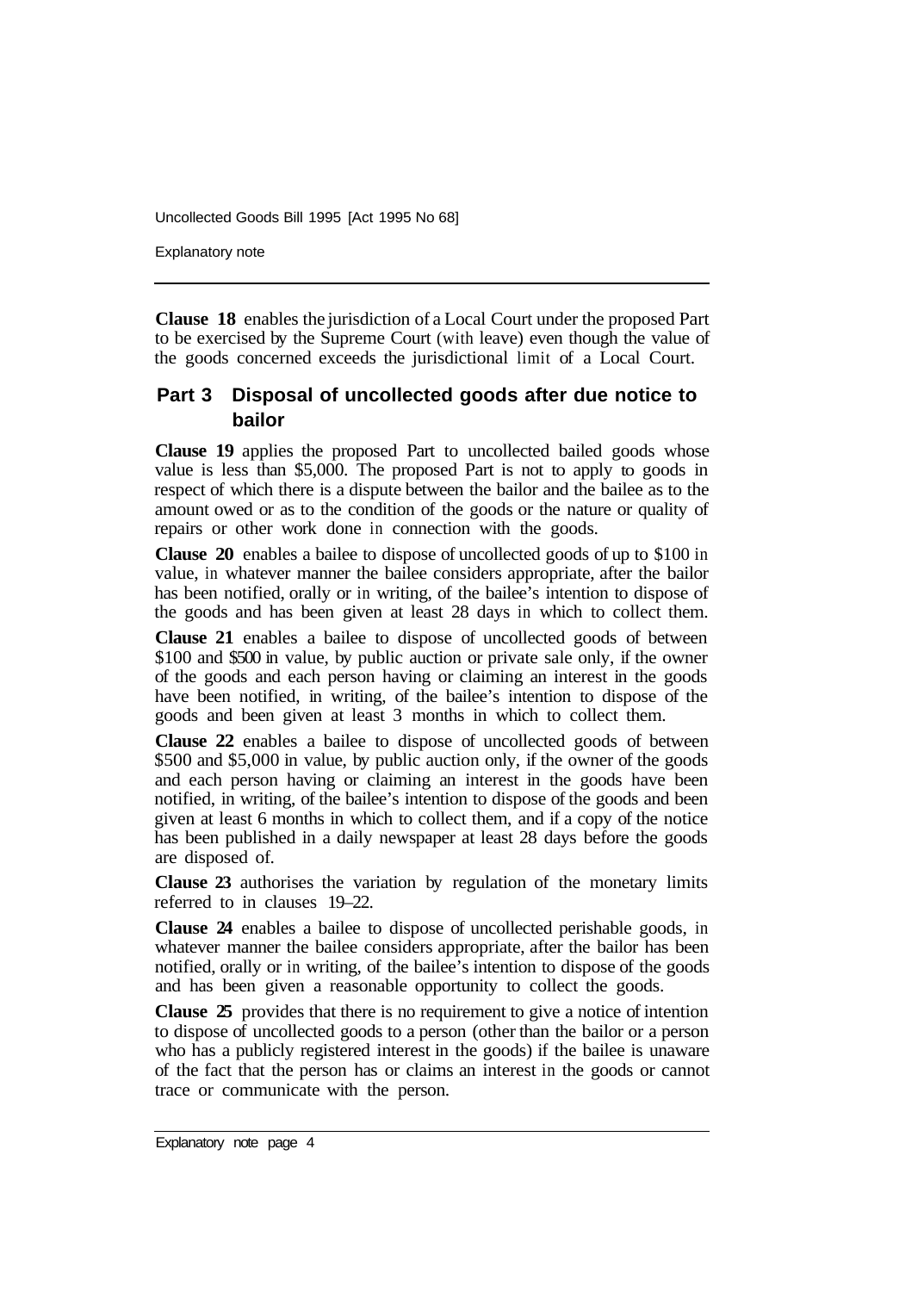Explanatory note

**Clause 26** specifies the matters that must be included in a notice of intention to dispose of uncollected goods.

**Clause 27** provides that a notice under the proposed Part may be served personally or by post.

**Clause 28** defines *relevant charges* for the purposes of the proposed Part. Relevant charges will include amounts for the carriage or storage of goods or for repairs or other work done in connection with goods, for costs incurred by a bailee for the storage, maintenance or insurance of goods and for costs incurred by a bailee for the disposal of goods in accordance with the proposed Act.

**Clause 29** entitles a bailee to retain from the proceeds of sale of goods under the proposed Part the relevant charges due to the bailee in respect of the goods, and provides that the remainder of the proceeds are to be dealt with as if they were unclaimed money under the *Unclaimed Money Act 1982.* The clause preserves the right of the bailee to recover the amount of any deficiency from the bailor as a debt.

**Clause 30** requires a bailee to prepare a record in relation to goods disposed of under the proposed Part and to keep the record for at least 6 years, and further provides that the bailee must make the record available, on request, for inspection by the bailor or by any other person claiming an interest in the goods.

**Clause 31** prohibits the sale of a motor vehicle under the proposed Part unless the seller obtains a certificate from the Commissioner of Police to the effect that the motor vehicle is not for the time being recorded as being stolen.

### **Part 4 Miscellaneous**

**Clause 32** specifies a minimum period of 3 months within which certain commercial bailees may, by agreement with the bailor, dispose of uncollected goods.

**Clause 33** preserves the operation of the common law in relation to the bailment of goods except to the extent that it is modified by the proposed Act.

**Clause 34** provides that the purchaser of any goods sold under the proposed Act acquires a good title to the goods, free of any other interest, if the goods are bought without notice of any failure by the bailee to comply with the provisions of the proposed Act or of any defect or want of title in the bailor.